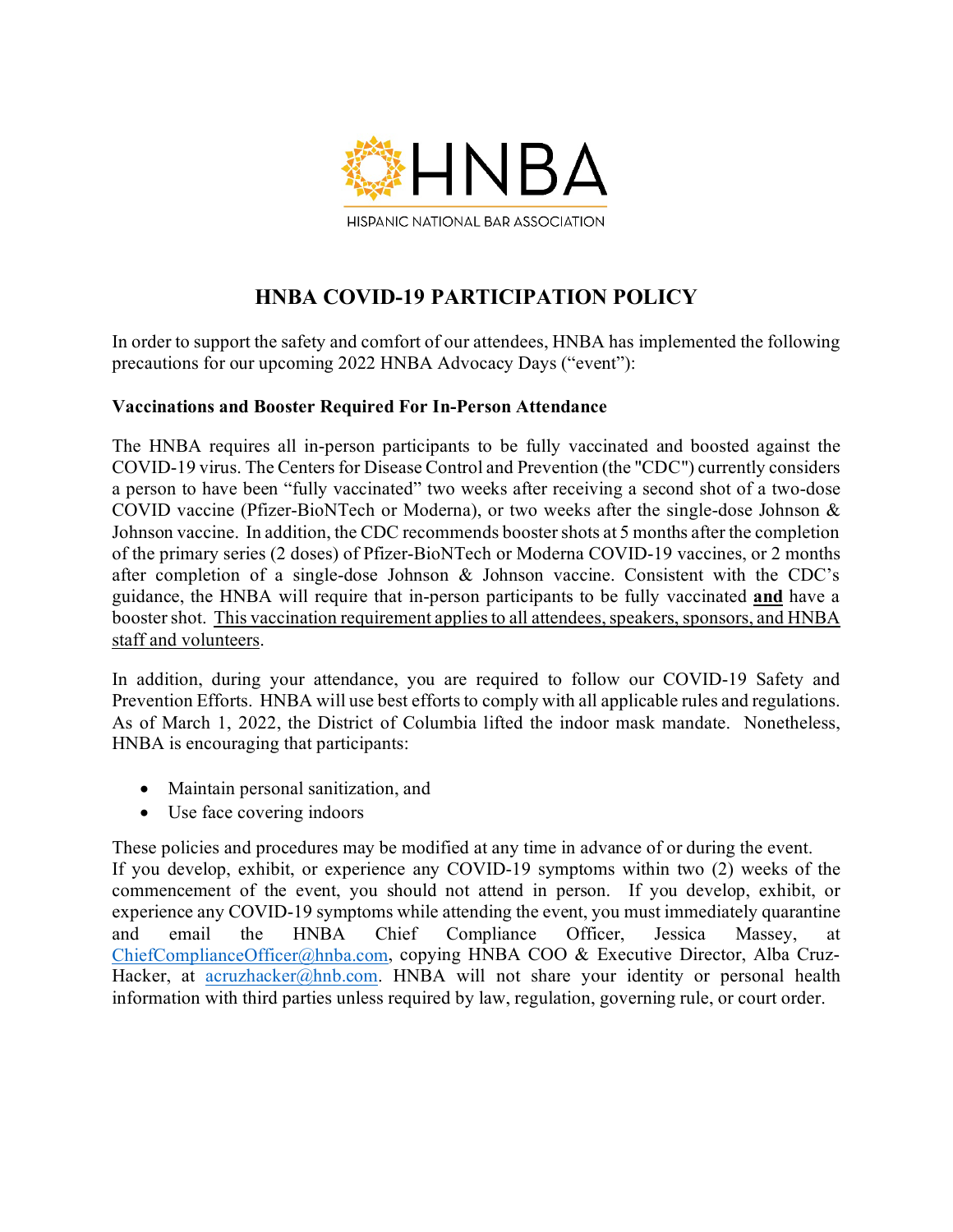# **Compliance with Law**

HNBA will be using its best efforts to follow relevant federal, state, and local laws and guidelines in hosting the event and will provide updates as needed based on changes in these laws and guidelines.

## **Questions**

If you have any questions about this policy, please contact HNBA Chief Compliance Officer, Jessica Massey at [ChiefComplianceOfficer@hnba.com](mailto:ChiefComplianceOfficer@hnba.com) with a copy to HNBA COO & Executive Director, Alba Cruz Hacker, at [acruzhacker@hnba.com.](mailto:acruzhacker@hnba.com)